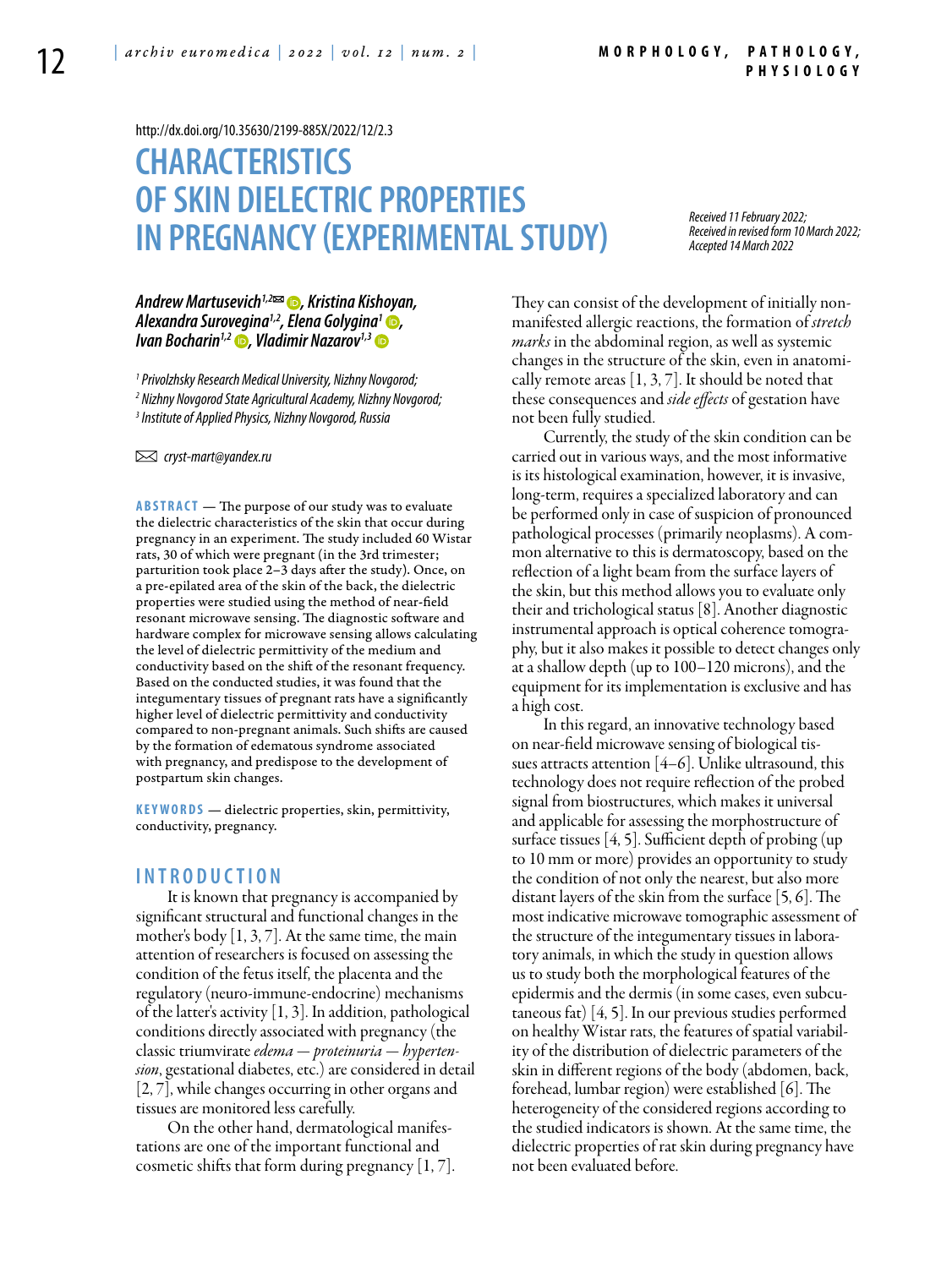In connection with all of the above, the purpose of the study was to evaluate the dielectric characteristics of the skin that occur during pregnancy in an experiment.

## **Mat e rial a n d me t h o d s**

The study included 60 Wistar rats, 30 of which were pregnant (in the late stages, in the 3rd trimester; childbirth took place 2–3 days after the study). Once, on a pre-epilated area of the skin of the back, the dielectric properties were studied using the method of near-field resonant microwave sensing [4–6]. The diagnostic software and hardware complex for microwave sensing allows calculating the level of dielectric permittivity of the medium and conductivity based on the shift of the resonant frequency [5, 6]. Probing was carried out using an integrative sensor evaluating the dielectric properties of tissues at a depth of 5 mm.

Experiments with animals were provided in accordance with the rules of the European Convention ET/S 129, 1986 and Directives 86/609 EEC.

Statistical processing of the results was performed using Statistica 6.1 program.

### **R e s ult s**

It was found that in pregnant rats, the dielectric parameters of the integumentary tissues differ significantly from those in non-pregnant individuals (Fig. 1, 2). In particular, animals in the third trimester of pregnancy showed a marked increase in dielectric permittivity relative to rats of the control group (by 2.49 times; p<0.05). Taking into account the biophysical meaning of the shifts in the indicator level, we can assume a significant increase in the degree of tissue hydration due to edematous syndrome associated with gestation (Fig. 1).

A similar trend was registered for the dielectric permittivity of the skin and subcutaneous tissues (Fig. 2). It was found that in pregnant rats the indicator level is 1.94 times higher than the values characteristic of non-pregnant individuals (p<0.05). Such dynamics also indicates an increase in the proportion of the liquid component in the tissues, which further confirms the formation of systemic edematous syndrome in various regions of the rat body [2].

## **C o n clu si o n**

Based on the conducted studies, it was found that the integumentary tissues of pregnant rats have a significantly higher level of dielectric permittivity and conductivity compared to non-pregnant animals. Such shifts are caused by the formation of edematous syndrome associated with pregnancy, and predispose to the development of postpartum skin changes.



*Fig. 1. The level of dielectric permittivity of integumentary tissues in pregnant and non-pregnant Wistar rats (\* — statistical significance of differences relative to non-pregnant animals p<0.05)*



*Fig. 2. The level of dielectric conductivity of integumentary tissues in pregnant and non-pregnant Wistar rats (\* — p<0.05 to non-pregnant animals)*

### **R efe r e n ce s**

- 1. CARLIN A., ALFIREVIC Z. Physiological changes of pregnancy and monitoring // Best Pract Res Clin Obstet Gynaecol. – 2008. – Vol. 22, N 5. – P. 801–823. doi: https://doi.org/10.1016/j.bpobgyn.2008.06.005
- 2. Filipek A., Jurewicz E. Preeclampsia a disease of pregnant women //Postepy Biochem. – 2018. – Vol. 64, N 4. – P. 232–229. Polish. doi: 10.18388/ pb.2018\_146
- 3. KOHLHEPP L.M., HOLLERICH G., VO L., HOFmann-Kiefer K., Rehm M., Louwen F., Zacharowski K., Weber C.F. Physiological changes during pregnancy // Anaesthesist. – 2018. – Vol. 67, N 5. – P. 383–396. German. doi: DOI: 10.1007/s00101- 018-0437-2.
- 4. Martusevich A., Golygina E., Anuchin A., Galka A., Tuzhilkin A., Fedotova A., Epishkina A. Microwave detection of skin dielectric properties in some laboratory animals // Archiv Euromedica. – 2020. – Vol. 10, N 1. – P. 46. doi: 10.35630/2199- 885X/2020/10/10
- 5. Martusevich A.K., Galka A.G., Krasnova S.Yu., Yanin D.V., Kostrov A.V. Comparative study